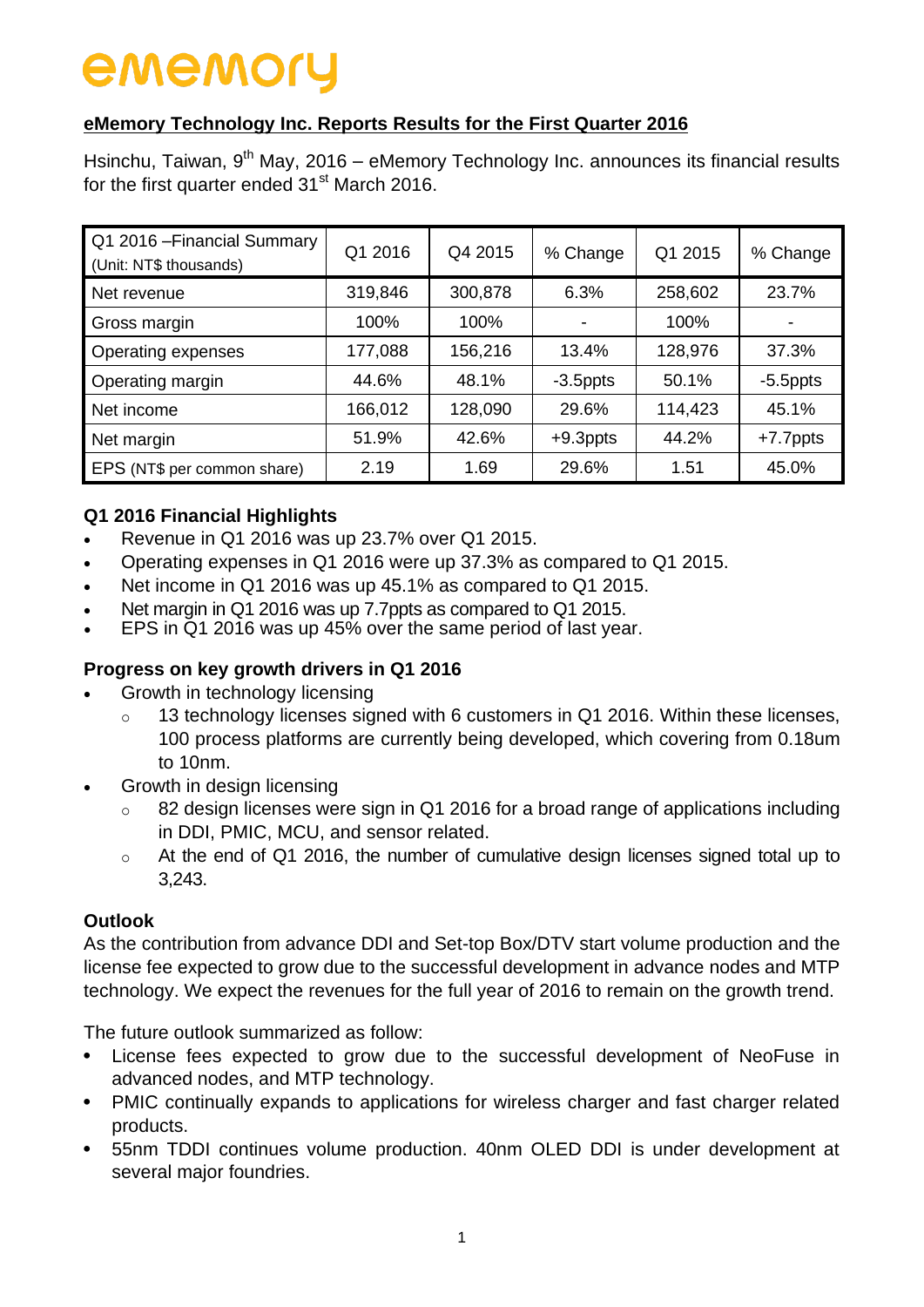- 28nm Set-top Box processor starts volume production. More customers tape out new products in Q2 of 2016.
- Fingerprint and CIS customers start volume production in Q2 of 2016.
- The qualification of 16nm FF+ was completed at end of March 2016 and 16nm FFC qualification started in Q2 of 2016.
- 10nm FF IP taped out in Q2.
- NeoPUF, new technology for security application is under development.
- Continuously tape outs on automotive applications.

### **Management remarks**

Licensing fee increase 34.22% and royalty income increase over 20.21% year-on-year. In Q1 2016, 13 license contracts have been signed with 6 customers, and we supported 82 customer product tape-outs in design licensing.

As the applications of MCU at several foundries have gradually entered mass production, and the business model of the main foundry partner which provides green process has shifted to eMemroy licensing IP cell to the foundry so that foundry can provide direct design service to customers. As the result, the new tape out number of MCU has been affected, drop 25 as compared to Q1 2015, but the royalty coming from IP cell usage continues to roll in. Even the new tape out number of MCU is lower than before, the corresponding wafer output and royalty continue to grow.

Besides that, due to the increasing penetration of 12-inch wafer technology and expansion in applications utilizing OTP/MTP solutions, we are confident that eMemory still can capture key business and will continue to see growth momentum from the new technology licenses development.

| Q1 2016 - Revenue<br><b>Breakdown</b><br>(Unit: NT\$ thousands) | Q1 2016 | Q4 2015 | % Change | Q1 2015 | % Change |
|-----------------------------------------------------------------|---------|---------|----------|---------|----------|
| Licensing                                                       | 85,976  | 69,307  | 24.05%   | 64,056  | 34.22%   |
| Royalty                                                         | 233,870 | 231,571 | 0.99%    | 194,546 | 20.21%   |
| Total                                                           | 319,846 | 300,878 | 6.30%    | 258,602 | 23.68%   |

### **Financial review**

### **Total revenues**

Total revenues in Q1 2016 were NT\$ 319.85 million, up 23.68% versus Q1 2015.

### **Licensing revenues**

Licensing revenues in Q1 2016 increased by 34.22% to NT\$ 85.98 million as compared to Q1 2015, representing 26.88% of Q1 revenue.

The increased in licensing revenue is subject to the achievement of projects milestone and the expansion in advance OTP/MTP solutions. Currently, We have 100 process platforms underdeveloped, including 18 in NeoBit, 40 in NeoFuse, 23 in NeoEE and 19 in NeoMTP.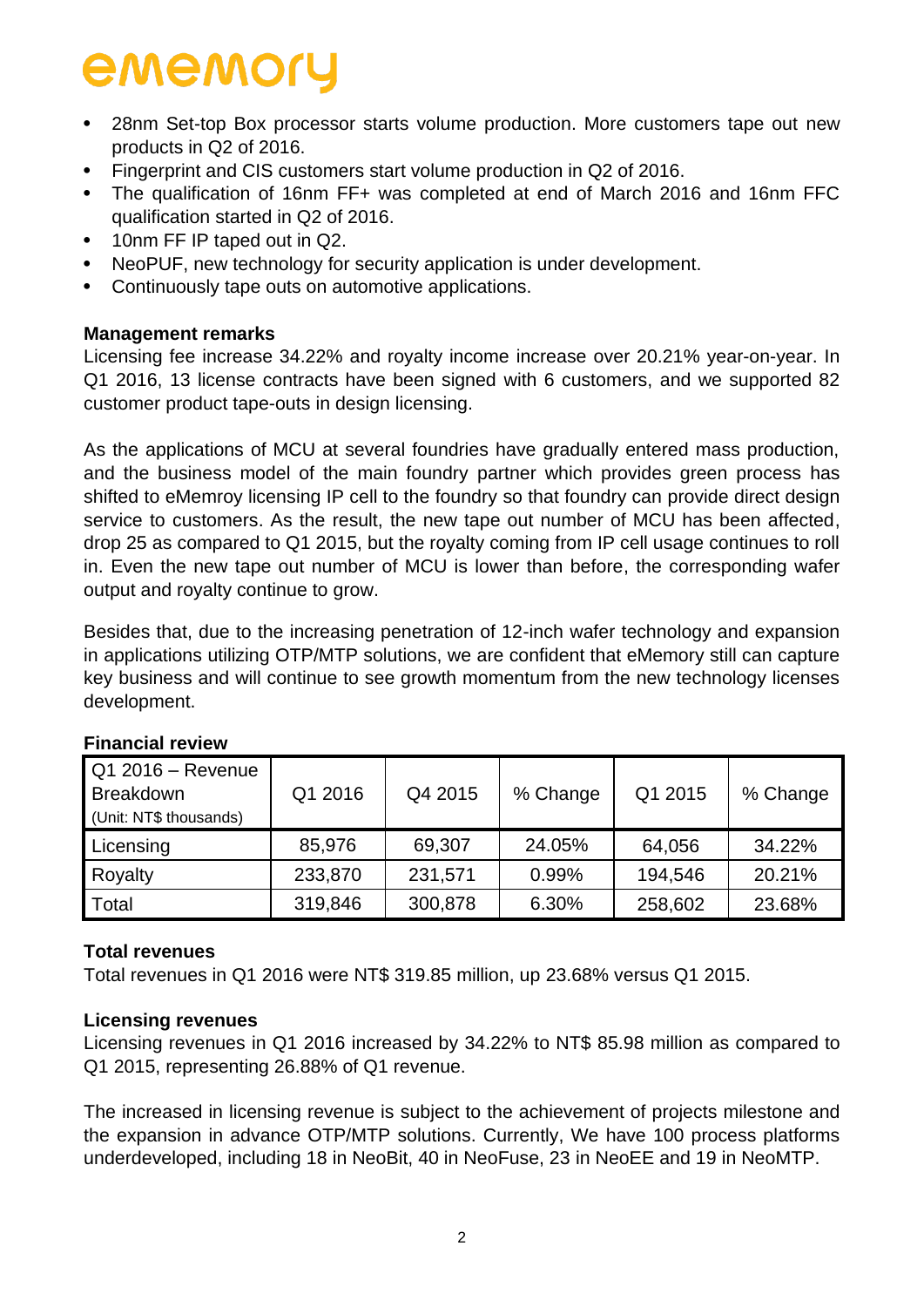### **Royalty revenues**

Royalty revenues in Q1 2016 were up 20.21% to NT\$233.87 million as compared to Q1 2015, representing 73.12% of Q1 revenue.

Royalty revenues is 71.89% from 8-inch and 28.11% is from 12-inch wafer production in Q1 2016. Mainly comes from the applications of DDI, PMIC and consumers related IC.

### **Gross margin**

Gross margin in Q1 2016 was 100% equal to in Q1 2015.

### **Operating expenses and operating margin**

Operating expenses in Q1 2016 increased by 37.3% year-on-year to NT\$177.09 million.

Operating margin in Q1 2016 was 44.6%, down 5.5ppts versus Q1 2015.

The employee stock option was recognized under compensation cost in Q1 2016; therefore, the operating expenses increased by NT\$2.28 million while the operating margin was down 0.71ppts, and due to the disposal of financial assets in Q1 2016, the related cost from profit sharing to employees by non-operating income increased by NT\$7.39 million which affected the operating margin by 2.31ppts.

In 2016, the expected increase of expenses is estimated to be about 15% of 2015. Among them, 3.5% increase of employee bonus, 5% increase is from the share based employee compensation, and 1.5% increase is from the employee annual salary adjustment and 5% increase is due to investing on design and testing tool.

### **Earnings and income tax expense**

Net income in Q1 2016 increased by 29.6% to NT\$166.01 million as compare to Q4 2015.

Income tax expense in Q1 2016 was NT\$ 19.58 million, up 15.56% from Q4 2015.

In Q1 2016, earnings per share were NT\$2.19, up 29.6% from Q4 2015.

### **Balance sheet**

At the end of Q1 2016, cash and marketable securities totaled NT\$1,534.65 million, increased by NT\$103.21 million from Q1 2015.

Total current liabilities were NT\$248.65 million, increased by NT\$53.95 million from Q1 2015. The increase was mainly due to higher bonus provisions.

Net working capital was NT\$1,411.88 million, increased by NT\$93.12 million as compared to Q1 2015.

### **Cash flow and dividend**

Cash generated from operating activities in Q1 2016 increased by NT\$13.48 million from Q1 2015 to NT\$134.14 million.

Net cash generated from investing activities in Q1 2016 was NT\$34.46 million, increased by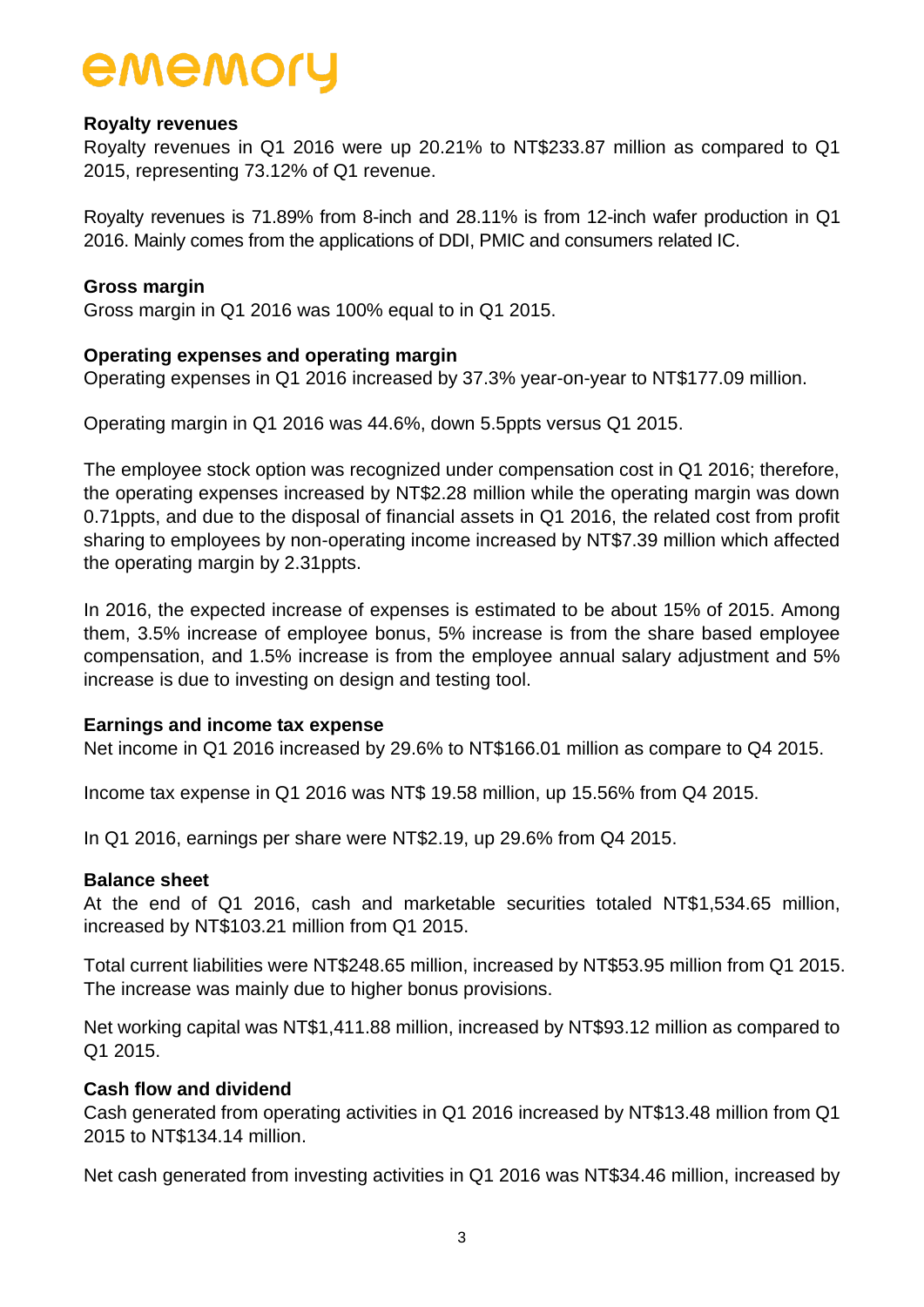NT\$45.71 million compared to Q1 2015, primarily attributed to subsidiary company gained on disposal financial assets in Q1 2016.

At the end of Q1 2016, eMemory's cash balance was NT\$1,534.65 million, an increased by NT\$103.21 million as compared to Q1 2015.

### **Licensing**

In Q1 2016, 13 technology licenses were signed with 6 customers. Within these licenses, we are currently developing 100 process platforms which covering from 0.18um to 10nm, reflecting the ongoing demand for eMemory's technology. These technology licenses are summarized as follows:

- Progress in advance nodes:
	- o In 10nm FF process, IP was taped out in April.
	- o In 14/16nm process, 3 platforms are under development. Among them, the qualification of 16nm FF+ was completed at end of March, and 16nm FFC qualification started in Q2 of 2016.
	- o In 28nm process, IPs were qualified in 5 process nodes, and 9 platforms are under development.
	- o In 40nm process, IPs were qualified in 2 process nodes, 3 customer tape-outs were delivered, and 6 platforms are under development.
	- o In 55nm process, IPs were qualified in 11 process nodes, 3 customer tape-outs were delivered, and 22 platforms are under development.
	- o In 90nm process, IPs were qualified in 5 process nodes, 1 customer tape-out was delivered, and 7 platforms are under development.
- Progress in legacy nodes:
	- 60 platforms were under development.

In Q1 2016, we supported 82 customer product tape-outs in design licensing which covering from 0.35um to 28nm. These tape-outs are 14 in LCD driver, 16 in PMIC, 12 in MCU, 31 in sensor related, and 9 in other related applications.

Due to customers pull in their tape out schedule and the business model with the main foundry partner which provides green process has changed, the new tape out number was drop in Q1 of 2016. However, with the strong demand of NeoMTP and NeoEE, we expected that the licenses fee to keep the growth momentum in the future.

### **Royalty**

Generated from more than 3,243 design licenses, eMemory is gaining share in a broad spectrum of applications. Following are the main contributors to royalty revenue growth:

- PMIC customers continuing increase their production volume and extend to the application of wireless charger and fast charger related products.
- Advance DDI in 55nm continues to ramp up, stars to co development with major foundries in the application of 40nm OLED DDI.
- 28nm Set-top Box processor starts volume production. More customers tape out new products in Q2 of 2016.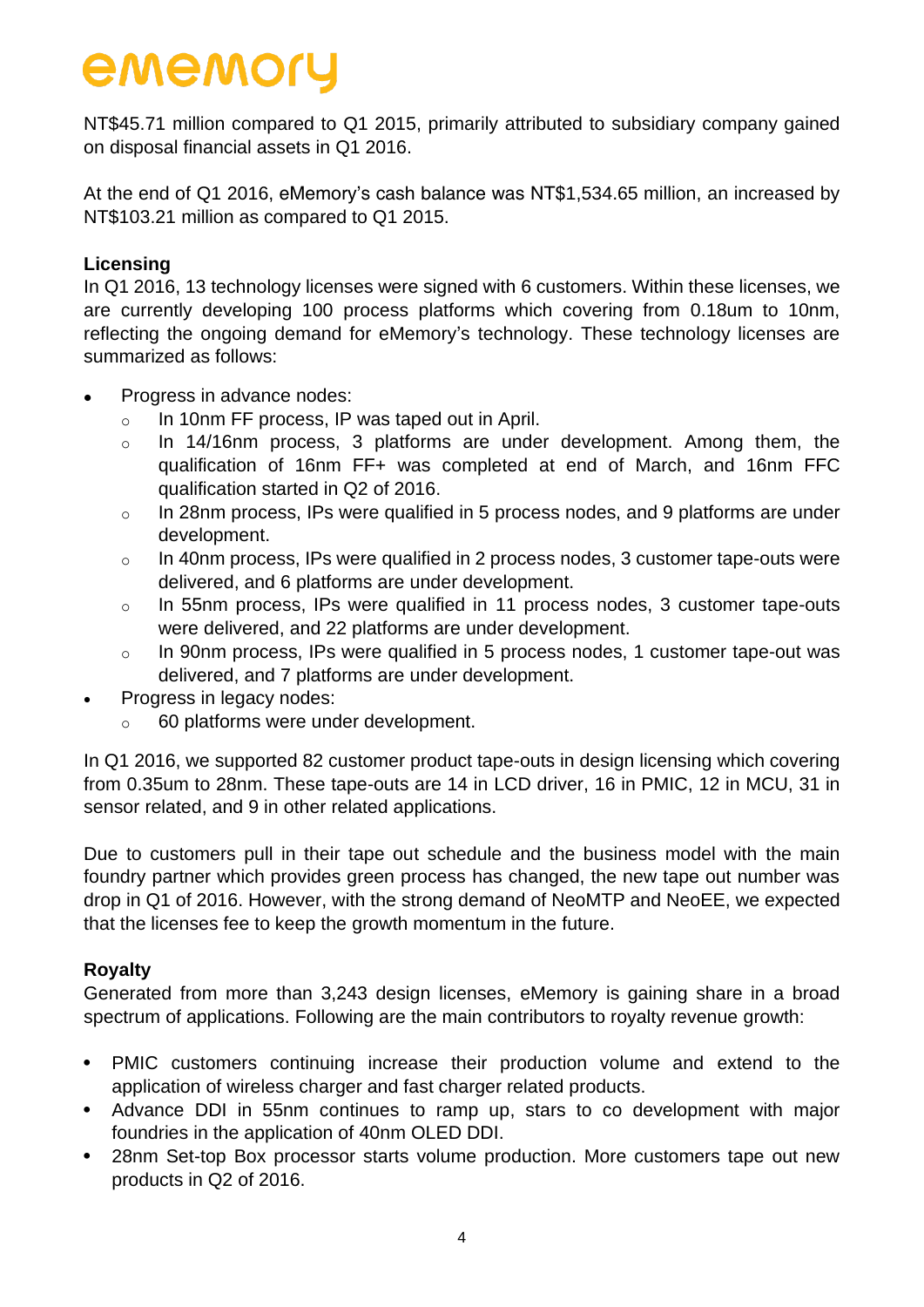- Fingerprint and CIS customers start volume production in Q2 of 2016. Royalty revenue expected to stay in line with the growth trend in the future.
- Continue tape outs on automotive applications.

With the existing applications start volume production and the adoption in new applications. We expect the revenues for the full year 2016 remain on the growth trend.

### **Employees**

At 31 March 2016, eMemory had 225 full-time employees, a decrease of 1.32% as compared to Q4 2015. Among them 157 are R&D engineers.

### **Cautionary Statement**

This report contains forward-looking statements, which are subject to risk factors associated with semiconductor and intellectual property business. It is believed that the expectations reflected in these statements are reasonable. But they may be affected by a variety of variables, many of which are beyond our control. These variables could cause actual results or trends to differ materially which include, but are not limited to: wafer price fluctuation, actual demand, rapid technology change, delays or failures of customers' tape-outs into wafer production, our ability to negotiate, monitor and enforce agreements for the determination and payment of royalties, any bug or fault in our technology which leads to significant damage to our technology and reputation, actual or potential litigation, semiconductor industry cycle and general economic conditions. Except as required by law, eMemory undertakes no obligation to update or revise any forward-looking statements, whether as a result of new information, future events, or otherwise.

### **Contacts**

Heidi Chiu Investor Relations eMemory Technology Inc. +886-3-5601168 [ir@ememory.com.tw](mailto:ir@ememory.com.tw)

**-Financial Tables To Follow-**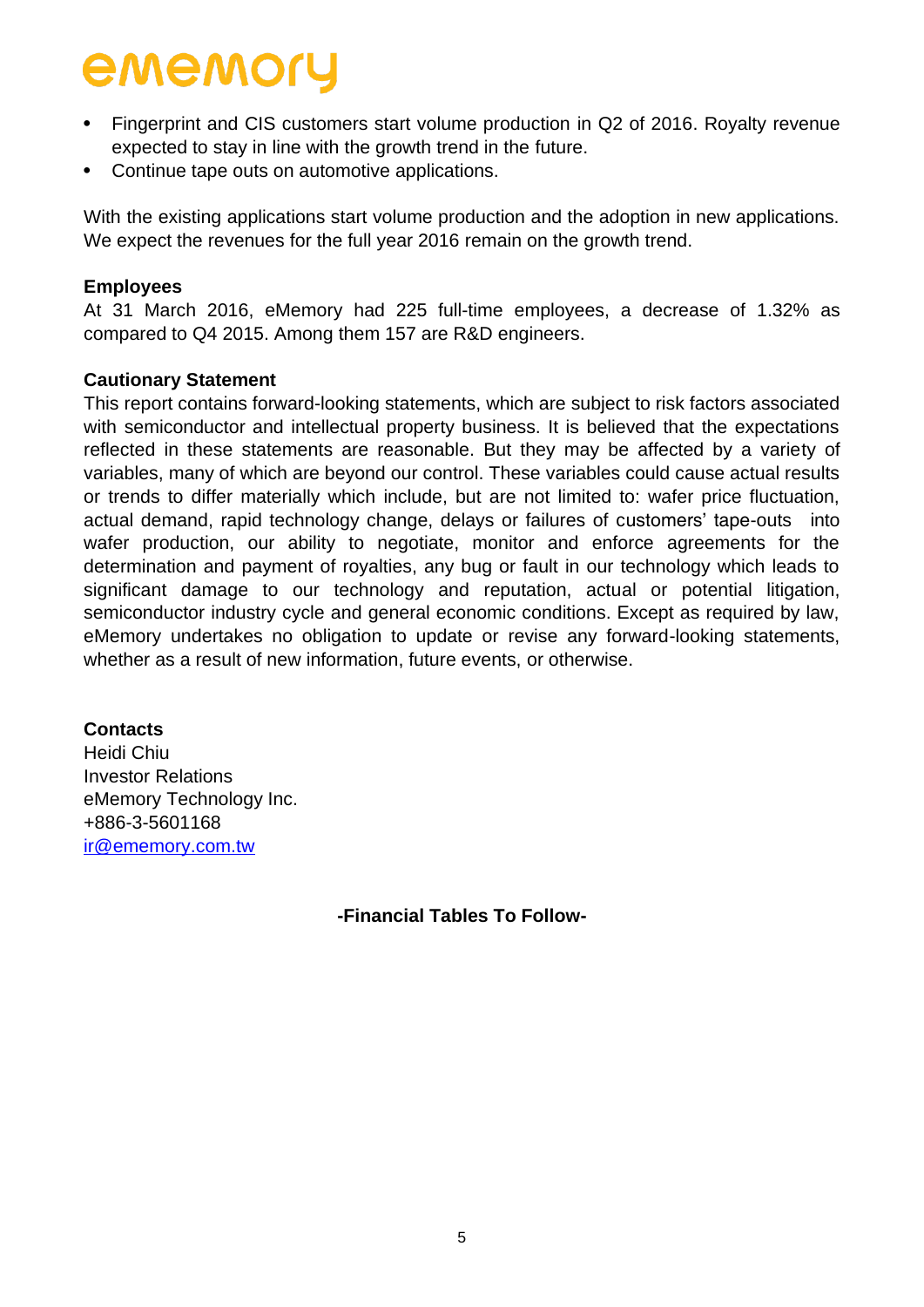#### **CONSOLIDATED BALANCE SHEETS**

**(In Thousands of New Taiwan Dollars)** 

|                                                            | March 31, 2016<br>(Reviewed) |                | December 31,<br>2015<br>(Audited) |                | March 31, 2015<br>(Reviewed) |                          |                                                       | March 31, 2016<br>(Reviewed) |                                             | December 31.<br>2015<br>(Audited) |                          | March 31, 2015<br>(Reviewed) |                               |
|------------------------------------------------------------|------------------------------|----------------|-----------------------------------|----------------|------------------------------|--------------------------|-------------------------------------------------------|------------------------------|---------------------------------------------|-----------------------------------|--------------------------|------------------------------|-------------------------------|
| <b>ASSETS</b>                                              | <b>Amount</b>                | %              | <b>Amount</b>                     | %              | <b>Amount</b>                | %                        | <b>LIABILITIES AND</b><br><b>SHAREHOLDERS' EQUITY</b> | <b>Amount</b>                | %                                           | <b>Amount</b>                     | %                        | <b>Amount</b>                | %                             |
| <b>CURRENT ASSETS</b>                                      |                              |                |                                   |                |                              |                          | <b>CURRENT LIABILITIES</b>                            |                              |                                             |                                   |                          |                              |                               |
| Cash                                                       | \$1,534,646                  | 68             | \$1,367,019                       | 67             | \$1,431,434                  | 67                       | Other payables<br>Bonuses payable to employees,       | \$79,361                     | 3                                           | \$80,331                          | 4                        | \$62,845                     | 3                             |
| Accounts receivable - net<br>Accounts receivable - related | 84,934                       | $\overline{4}$ | 55,539                            | 3              | 62,464                       | 3                        | directors and supervisors<br>Payables on equipment    | 114,508<br>1,794             | $5\phantom{.0}$<br>$\overline{\phantom{a}}$ | 77,899<br>6,135                   | 4<br>$\blacksquare$      | 81,714<br>2,641              | 4<br>$\overline{\phantom{a}}$ |
| parties                                                    | 676                          | $\blacksquare$ |                                   |                | 329                          | $\blacksquare$           |                                                       |                              |                                             |                                   |                          |                              |                               |
| Other receivables                                          | 656                          | $\sim$         | 641                               |                | 507                          | $\overline{a}$           | <b>Current tax liabilities</b>                        | 36,494                       | 2                                           | 15,189                            | $\overline{\mathbf{1}}$  | 35,691                       | $\overline{2}$                |
| Other receivables - related parties                        | 48                           | $\sim$         | 57                                | $\sim$         | 46                           | $\sim$                   | Other current liabilities                             | 16,496                       | $\overline{\phantom{0}}$                    | 20,706                            | $\overline{\phantom{0}}$ | 11,816                       |                               |
| Prepayments                                                | 30,074                       | $\overline{1}$ | 11,625                            |                | 15,514                       | $\overline{1}$           | <b>Total current liabilities</b>                      | 248,653                      | 11                                          | 200,260                           | 10                       | 194,707                      | $\frac{1}{9}$                 |
| Other current assets                                       | 9,496                        | $\frac{1}{2}$  | 4,372                             | $\frac{1}{2}$  | 3,172                        | $\equiv$                 |                                                       |                              |                                             |                                   |                          |                              |                               |
| Total current assets                                       | 1,660,530                    | $\frac{73}{2}$ | 1,439,253                         | $\frac{71}{2}$ | 1,513,466                    | 71                       | NON-CURRENT LIABILITIES                               |                              |                                             |                                   |                          |                              |                               |
|                                                            |                              |                |                                   |                |                              |                          | Accrued pension liabilities                           | 17,515                       | $\overline{1}$                              | 17,591                            | $\overline{\mathbf{1}}$  | 14,669                       | $\overline{1}$                |
| NON-CURRENT ASSETS                                         |                              |                |                                   |                |                              |                          | Guarantee deposits received                           | 840                          |                                             | 840                               |                          | 415                          |                               |
| Financial assets measured at cost                          |                              |                |                                   |                |                              |                          | Total non-current liabilities                         | 18,355                       | $\frac{-1}{1}$                              | 18,431                            | $\frac{1}{\sqrt{1}}$     | 15,084                       | $\frac{-1}{1}$                |
| - noncurrent                                               | 12,786                       | $\mathbf{1}$   | 15,500                            | $\mathbf{1}$   | 16,675                       | $\mathbf 1$              |                                                       |                              |                                             |                                   |                          |                              |                               |
| Debt investment with no active                             |                              |                |                                   |                |                              |                          | <b>Total liabilities</b>                              | 267,008                      | 12                                          | 218,691                           | 11                       | 209,791                      | 10                            |
| market - noncurrent                                        | 33,609                       | $\overline{2}$ | 33,609                            | $\overline{2}$ | 33,608                       | $\overline{2}$           | <b>EQUITY ATTRIBUTABLE TO</b>                         |                              |                                             |                                   |                          |                              |                               |
| Investment accounted for using                             |                              |                |                                   |                |                              |                          | SHAREHOLDERS OF THE                                   |                              |                                             |                                   |                          |                              |                               |
| equity method                                              | 11,596                       | $\sim$         | 6,645                             | $\sim$         | 12,079                       | $\overline{\phantom{a}}$ | <b>COMPANY</b>                                        |                              |                                             |                                   |                          |                              |                               |
| Property, plant and equipment                              | 489,057                      | 22             | 491,612                           | 24             | 499,654                      | 24                       |                                                       |                              |                                             |                                   |                          |                              |                               |
| Intangible assets                                          | 44,190                       | $\overline{2}$ | 42,885                            | $\overline{2}$ | 38,340                       | $\overline{2}$           | Ordinary shares                                       | 757,823                      | $\frac{33}{2}$                              | 768,323                           | 38                       | 768,323                      | 36                            |
| Deferred tax assets                                        | 7,426                        | $\sim$         | 5,704                             | $\sim$         | 3,781                        | $\overline{\phantom{a}}$ | Capital surplus                                       | 453,983                      | 20                                          | 455,370                           | 22                       | 531,151                      | 25                            |
| Refundable deposits                                        | 265                          |                | 265                               |                | 1,857                        | $\equiv$                 | Retained earnings                                     |                              |                                             |                                   |                          |                              |                               |
| Total non-current assets                                   | 598,929                      | 27             | 596,220                           | 29             | 605,994                      | $\frac{29}{2}$           | Legal reserve                                         | 184,051                      | 8                                           | 184,051                           | 9                        | 142,194                      | $\overline{7}$                |
|                                                            |                              |                |                                   |                |                              |                          | Special reserve                                       | 926                          | $\sim$                                      | 926                               | $\overline{a}$           | 926                          |                               |
|                                                            |                              |                |                                   |                |                              |                          | Unappropriated earnings                               | 595,668                      | 27                                          | 476,861                           | $\frac{23}{2}$           | 535,824                      | 25                            |
|                                                            |                              |                |                                   |                |                              |                          | Total retained earnings                               | 780,645                      | $\frac{35}{2}$                              | 661,838                           | $\frac{32}{2}$           | 678,944                      | $\frac{32}{2}$                |
|                                                            |                              |                |                                   |                |                              |                          | Treasury shares                                       |                              | $\overline{\phantom{0}}$                    | 68,749                            | $\frac{3}{2}$            | 68,749                       | $\frac{3}{2}$                 |
|                                                            |                              |                |                                   |                |                              |                          | <b>Total equity</b>                                   | 1,992,451                    | 88                                          | 1,816,782                         | 89                       | 1,909,669                    | 90                            |
| <b>TOTAL</b>                                               | \$2,259,459                  | 100            | \$2,035,473                       | 100            | \$2,119,460                  | 100                      | <b>TOTAL</b>                                          | \$2,259,459                  | 100                                         | \$2,035,473                       | 100                      | \$2,119,460                  | 100                           |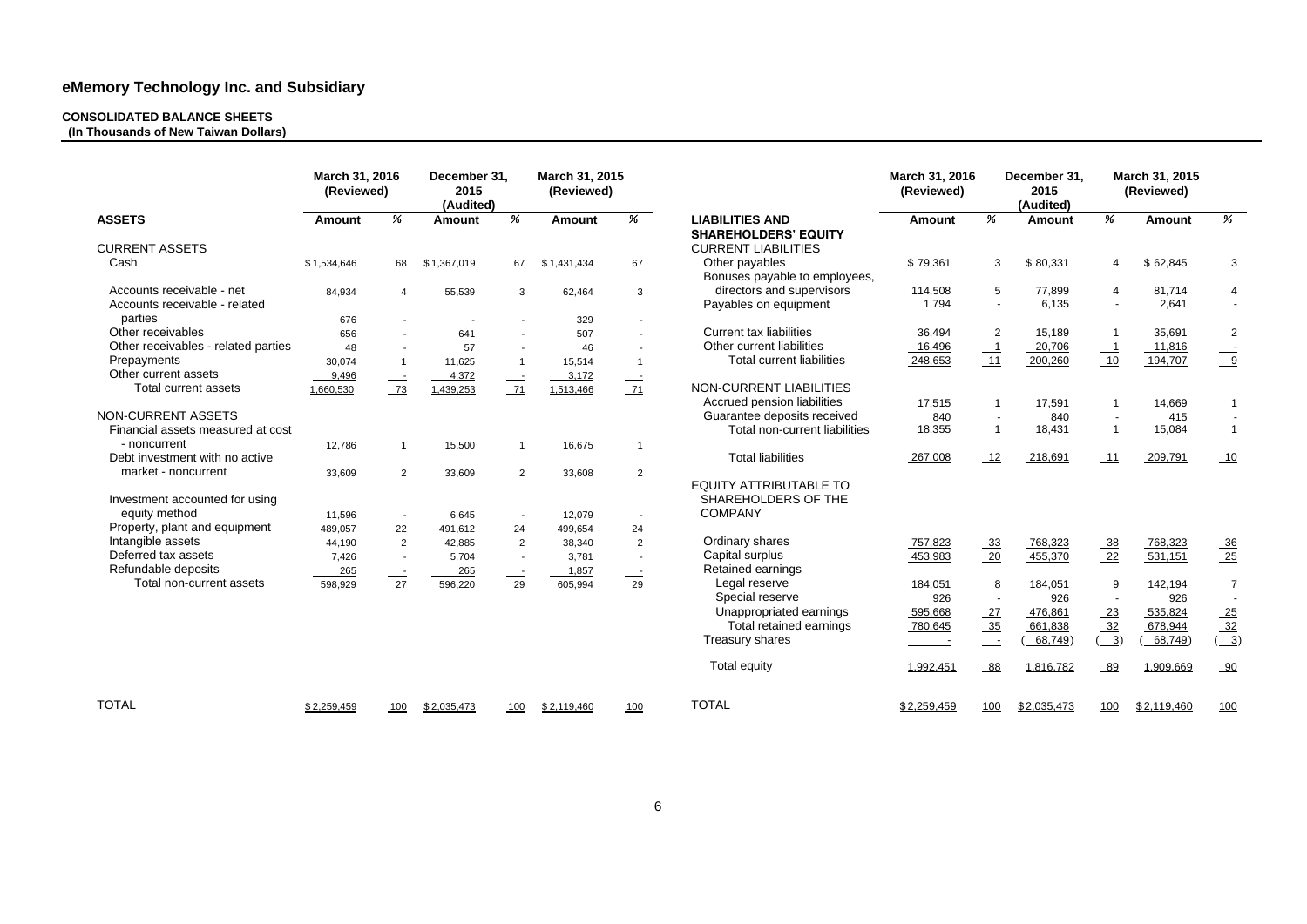#### **CONSOLIDATED STATEMENTS OF COMPREHENSIVE INCOME (In Thousands of New Taiwan Dollars, Except Earnings Per Share) (Reviewed, Not Audited)**

|                                                                                                                                                                     | <b>Three Months Ended March 31</b>     |                               |                                       |                            |
|---------------------------------------------------------------------------------------------------------------------------------------------------------------------|----------------------------------------|-------------------------------|---------------------------------------|----------------------------|
|                                                                                                                                                                     | 2016                                   |                               | 2015                                  |                            |
|                                                                                                                                                                     | <b>Amount</b>                          | %                             | <b>Amount</b>                         | %                          |
| <b>OPERATING REVENUE</b>                                                                                                                                            | \$319,846                              | 100                           | \$258,602                             | 100                        |
| <b>OPERATING COSTS</b>                                                                                                                                              |                                        |                               |                                       |                            |
| <b>GROSS PROFIT</b>                                                                                                                                                 | 319,846                                | 100                           | 258,602                               | 100                        |
| <b>OPERATING EXPENSES</b><br>Selling and marketing expenses<br>General and administrative expenses<br>Research and development expenses<br>Total operating expenses | 31,392<br>38,442<br>107,254<br>177,088 | 10<br>12<br>33<br>55          | 17,374<br>30,679<br>80,923<br>128,976 | 7<br>12<br><u>31</u><br>50 |
| <b>OPERATING INCOME</b>                                                                                                                                             | 142,758                                | 45                            | 129,626                               | 50                         |
| NON-OPERATING INCOME AND<br><b>EXPENSES</b><br>Other income<br>Other gains and losses<br>Share of loss of associates<br>Total non-operating income and<br>expenses  | 4,273<br>40,538<br>1,974)<br>42,837    | 13<br>$\vert$ 1)<br><u>13</u> | 3,931<br>2,397)<br>1,484)<br>50       | $\overline{2}$<br>1)<br>1) |
| PROFIT BEFORE INCOME TAX                                                                                                                                            | 185,595                                | 58                            | 129,676                               | 50                         |
| <b>INCOME TAX EXPENSE</b>                                                                                                                                           | 19,583                                 | 6                             | 15,253                                | 6                          |
| <b>NET PROFIT</b>                                                                                                                                                   | 166,012                                | 52                            | 114,423                               | 44                         |
| <b>TOTAL COMPREHENSIVE INCOME</b>                                                                                                                                   | \$166,012                              | 52                            | \$114,423                             | 44                         |

(Continued)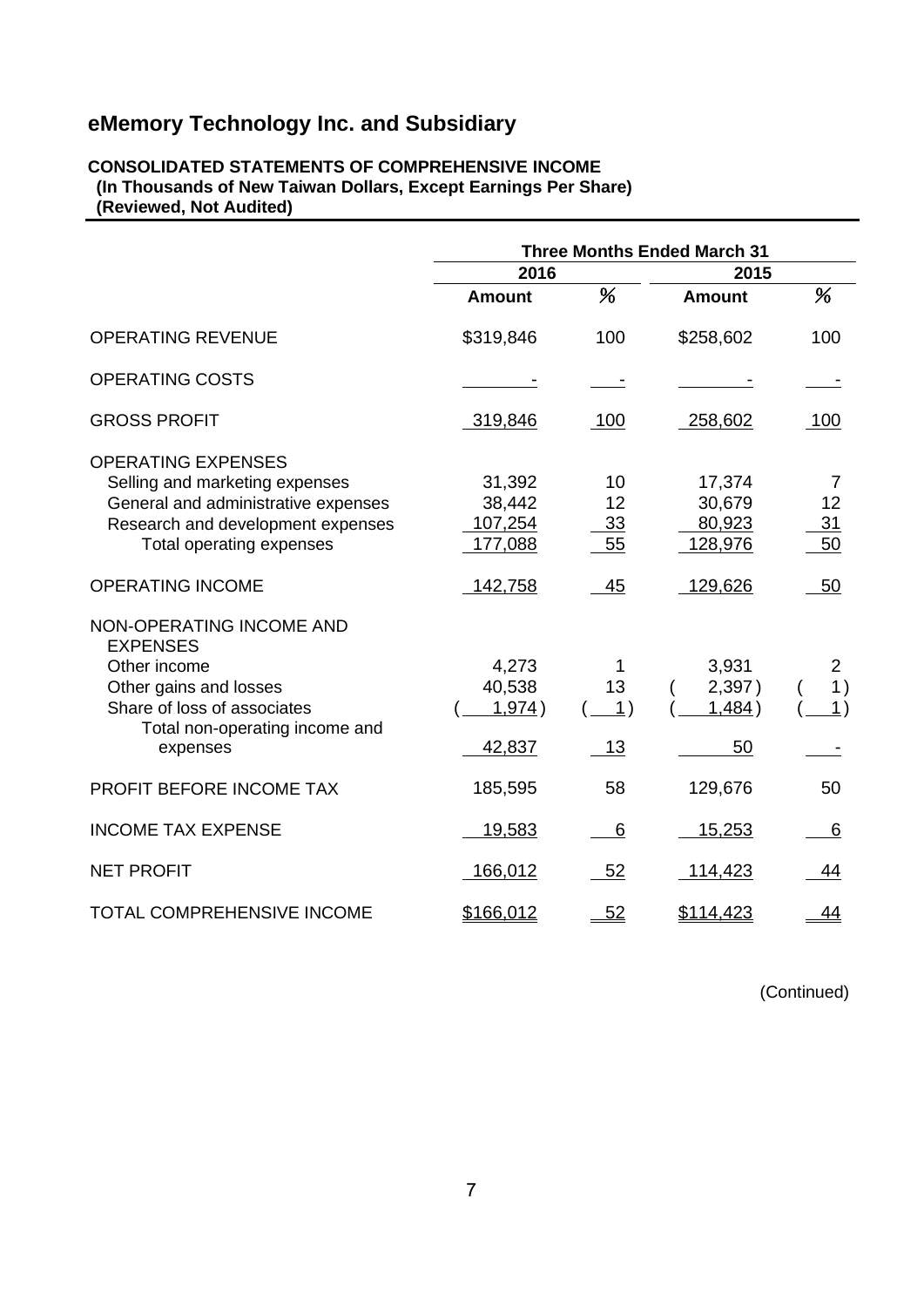### **CONSOLIDATED STATEMENTS OF COMPREHENSIVE INCOME (In Thousands of New Taiwan Dollars, Except Earnings Per Share) (Reviewed, Not Audited)**

|                                                | <b>Three Months Ended March 31</b> |       |                     |    |  |
|------------------------------------------------|------------------------------------|-------|---------------------|----|--|
|                                                | 2016                               |       | 2015                |    |  |
| NET PROFIT ATTRIBUTABLE TO:                    | <b>Amount</b>                      | %     | <b>Amount</b>       | %  |  |
| Owners of the Company                          | \$166,012                          | 52    | \$114,423           | 44 |  |
| Non-controlling interests                      | \$166,012                          | $-52$ | \$114,423           | 44 |  |
| TOTAL COMPREHENSIVE INCOME<br>ATTRIBUTABLE TO: |                                    |       |                     |    |  |
| Owners of the Company                          | \$166,012                          | 52    | \$114,423           | 44 |  |
| Non-controlling interests                      | \$166,012                          | $-52$ | \$114,423           | 44 |  |
| <b>EARNINGS PER SHARE</b>                      |                                    |       |                     |    |  |
| <b>Basic</b><br><b>Diluted</b>                 | 2.19<br>2.18                       |       | <u>1.51</u><br>1.51 |    |  |

(Concluded)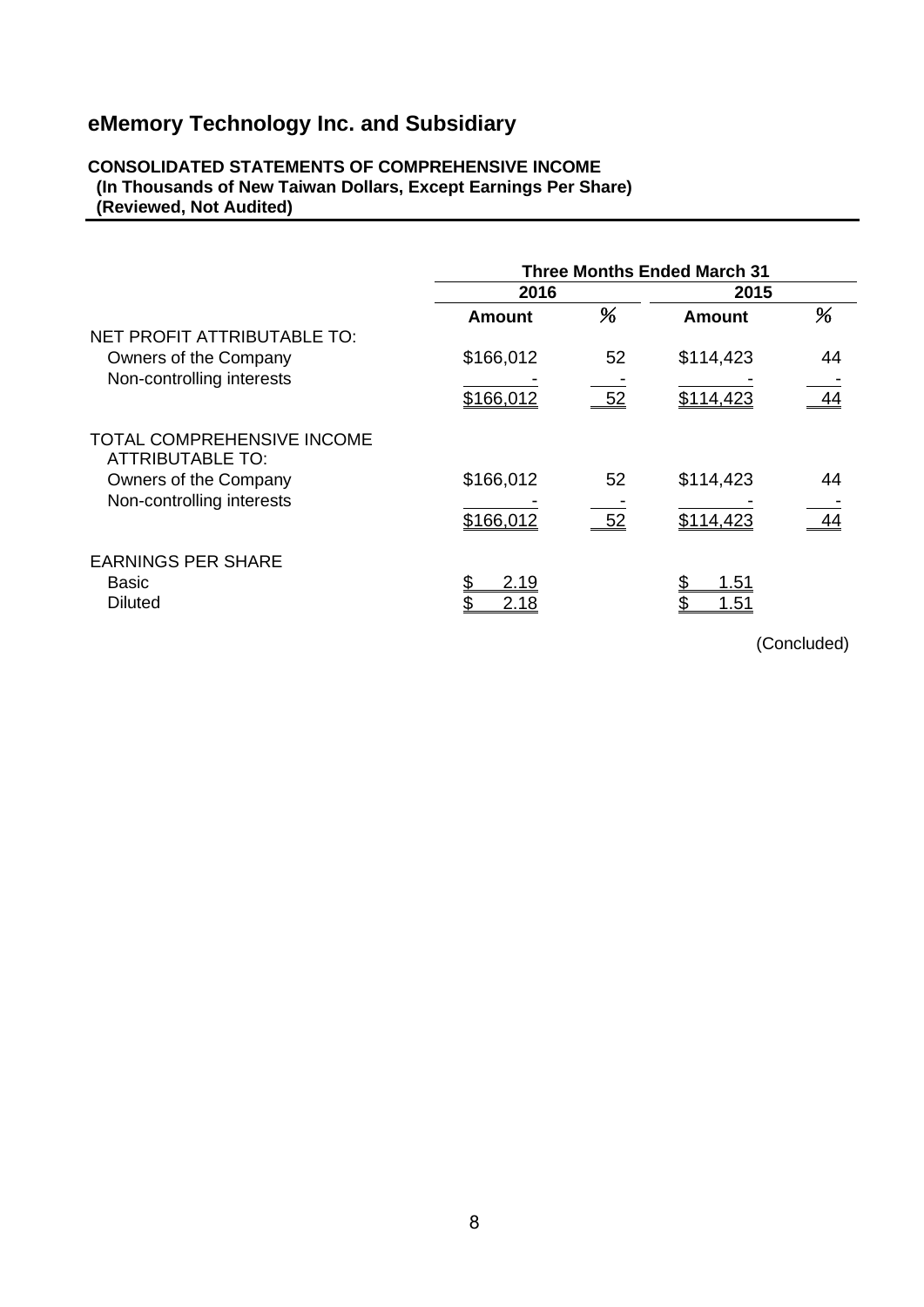#### **CONSOLIDATED STATEMENTS OF CHANGES IN EQUITY (In Thousands of New Taiwan Dollars) (Reviewed, Not Audited)**

|                                                                                                     | <b>Ordinary Shares</b>          |                           |                        |                      | <b>Retained Earnings</b>         |                                   |                                          |                                  |                     |
|-----------------------------------------------------------------------------------------------------|---------------------------------|---------------------------|------------------------|----------------------|----------------------------------|-----------------------------------|------------------------------------------|----------------------------------|---------------------|
|                                                                                                     | <b>Shares</b><br>(In Thousands) | <b>Amount</b>             | <b>Capital Surplus</b> | <b>Legal Reserve</b> | <b>Special</b><br><b>Reserve</b> | Unappropriated<br><b>Earnings</b> | <b>Total Retained</b><br><b>Earnings</b> | <b>Treasury</b><br><b>Shares</b> | <b>Total Equity</b> |
| BALANCE, JANUARY 1, 2015                                                                            | 76,833                          | $\mathfrak{S}$<br>768,323 | 521,569<br>\$.         | \$142,194            | 926<br>\$                        | $\mathbb{S}^-$<br>421,401         | \$564,521                                | (<br>68,749)                     | \$1,785,664         |
| Change in capital surplus from investments in<br>associates accounted for by using equity<br>method |                                 |                           | 9,582                  |                      |                                  |                                   |                                          |                                  | 9,582               |
| Net profit for the three months ended March 31,<br>2015                                             |                                 |                           |                        |                      |                                  | 114,423                           | 114,423                                  |                                  | 114,423             |
| Total comprehensive income for the three months<br>ended March 31, 2015                             |                                 |                           |                        |                      |                                  | 114,423                           | 114,423                                  |                                  | 114,423             |
| BALANCE, MARCH 31, 2015                                                                             | 76,833                          | 768,323<br>\$             | \$531,151              | \$142,194            | 926<br>\$                        | 535,824<br>$\frac{1}{2}$          | 678,944<br>$\mathfrak{F}$                | (<br>68,749)                     | \$1,909,669         |
| BALANCE, JANUARY 1, 2016                                                                            | 76,833                          | $\mathfrak{S}$<br>768,323 | \$455,370              | \$184,051            | $\mathfrak{L}$<br>926            | $\frac{1}{2}$<br>476,861          | \$661,838                                | $($ \$<br>68,749)                | \$1,816,782         |
| Change in capital surplus from investments in<br>associates accounted for by using equity<br>method |                                 |                           | 6,925                  |                      |                                  |                                   |                                          |                                  | 6,925               |
| Net profit for the three months ended March 31,<br>2016                                             |                                 |                           |                        |                      |                                  | 166,012                           | 166,012                                  |                                  | 166,012             |
| Total comprehensive income for the three months<br>ended March 31, 2016                             |                                 |                           |                        |                      |                                  | 166,012                           | 166,012                                  |                                  | 166,012             |
| Retirement of treasury share                                                                        | 1,050)                          | 10,500)                   | 11,044)                |                      |                                  | 47,205)                           | 47,205)                                  | 68,749                           |                     |
| Share-based payments                                                                                |                                 |                           | 2,732                  |                      |                                  |                                   |                                          |                                  | 2,732               |
| BALANCE, MARCH 31, 2016                                                                             | 75,783                          | 757,823<br>\$             | \$453,983              | \$184,051            | 926<br>\$.                       | $\frac{1}{2}$<br>595,668          | $\mathbb{S}$<br>780,645                  | \$.                              | \$1,992,451         |

.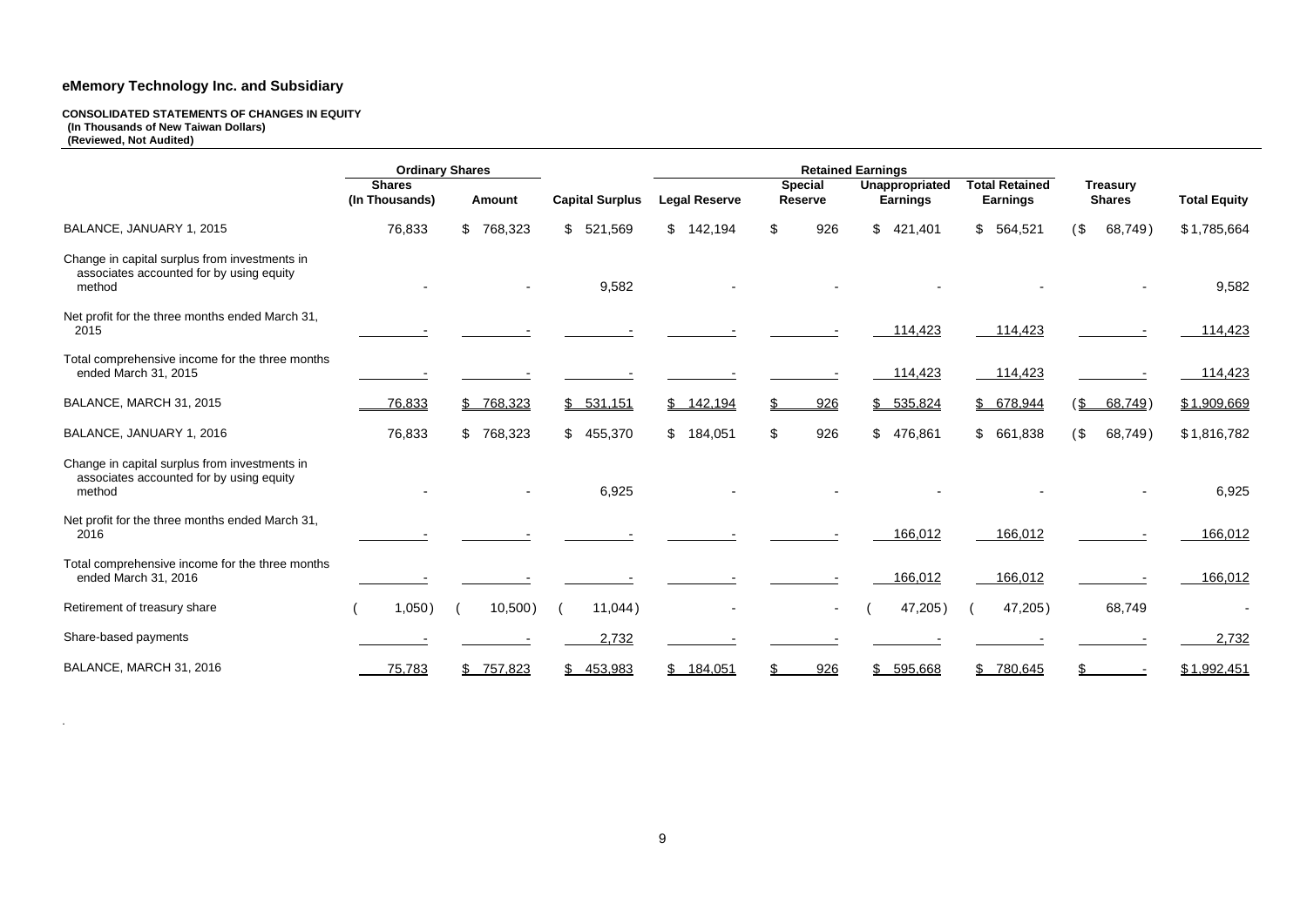### **CONSOLIDATED STATEMENTS OF CASH FLOWS (In Thousands of New Taiwan Dollars) (Reviewed, Not Audited)**

|                                                 | <b>Three Months Ended March 31</b> |         |    |                |
|-------------------------------------------------|------------------------------------|---------|----|----------------|
|                                                 |                                    | 2016    |    | 2015           |
| CASH FLOWS FROM OPERATING ACTIVITIES            |                                    |         |    |                |
| Income before income tax                        | \$                                 | 185,595 | \$ | 129,676        |
| Adjustments for:                                |                                    |         |    |                |
| Depreciation expenses                           |                                    | 6,748   |    | 7,002          |
| Amortization expenses                           |                                    | 2,270   |    | 2,243          |
| Bad debt expense (reversal of bad debt expense) |                                    |         |    |                |
| on accounts receivable                          |                                    | 3,253   |    | 2,849)         |
| Interest income                                 |                                    | 3,406)  |    | 3,498)         |
| Share-based payments                            |                                    | 2,732   |    |                |
| Share of loss of associates                     |                                    | 1,974   |    | 1,484          |
| Loss on disposal of property, plant and         |                                    |         |    |                |
| equipment                                       |                                    | 6       |    | 95             |
| Gain on disposal of investments                 |                                    | 44,616) |    | 33)            |
| Impairment losses on financial assets           |                                    | 794     |    |                |
| Net loss on foreign currency exchange           |                                    | 2,577   |    | 1,822          |
| Changes in operating assets and liabilities     |                                    |         |    |                |
| Accounts receivable                             |                                    | 34,227) |    | 11,254)        |
| Accounts receivable - related parties           |                                    | 695)    |    | 996            |
| Other receivables                               |                                    | 9       |    |                |
| Other receivables - related parties             |                                    | 9       |    | 59             |
| Prepayments                                     |                                    | 15,336) |    | 4,253)         |
| Other current assets                            |                                    | 5,124)  |    | 2,424)         |
| Other payables                                  |                                    | 1,016)  |    | 19,186)        |
| Other current liabilities                       |                                    | 4,210)  |    | 3,669          |
| Net defined benefit liability                   |                                    | 76)     |    |                |
| Bonuses payable to employees, directors         |                                    |         |    |                |
| and supervisors                                 |                                    | 36,609  |    | 17,507         |
| Cash generated from operations                  |                                    | 133,870 |    | 121,056        |
| Interest received                               |                                    | 3,372   |    | 3,469          |
| Income tax paid                                 |                                    | 3,103)  |    | 3,868)         |
| Net cash generated from operating activities    |                                    | 134,139 |    | <u>120,657</u> |

(Continued)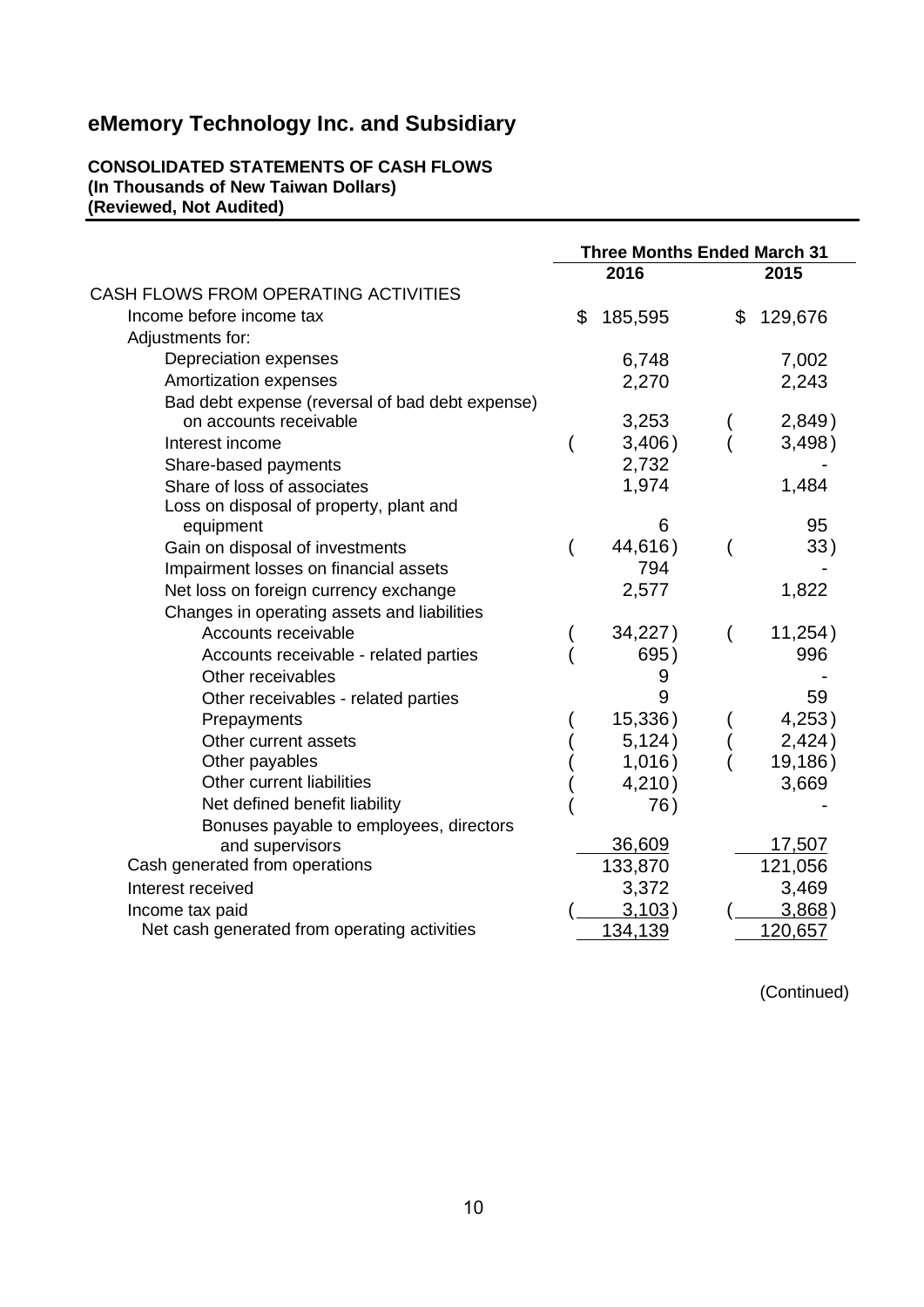### **CONSOLIDATED STATEMENTS OF CASH FLOWS (In Thousands of New Taiwan Dollars) (Reviewed, Not Audited)**

|                                                                                                           | <b>Three Months Ended March 31</b> |                   |  |  |
|-----------------------------------------------------------------------------------------------------------|------------------------------------|-------------------|--|--|
|                                                                                                           | 2016                               | 2015              |  |  |
| CASH FLOWS FROM INVESTING ACTIVITIES                                                                      |                                    |                   |  |  |
| Purchase of available-for-sale financial assets<br>Proceeds from disposal of available-for-sale financial | $100,000$ )<br>′\$                 | 80,000)<br>$($ \$ |  |  |
| assets<br>Proceeds from disposal of financial assets measured at                                          | 100,023                            | 80,033            |  |  |
| cost                                                                                                      | 46,513                             |                   |  |  |
| Acquisition of property, plant and equipment                                                              | 8,501)                             | 8,460)            |  |  |
| Acquisition of intangible assets                                                                          | 3,575)                             | <u>2,820</u> )    |  |  |
| Net cash generated from (used in) investing<br>activities                                                 | 34,460                             | <u>11,247</u> )   |  |  |
| CASH FLOWS FROM FINANCING ACTIVITIES                                                                      |                                    |                   |  |  |
| EFFECTS OF EXCHANGE RATE CHANGES ON THE<br><b>BALANCE OF CASH HELD IN FOREIGN CURRENCIES</b>              | 972)                               | <u>1,139</u> )    |  |  |
| <b>NET INCREASE IN CASH</b>                                                                               | 167,627                            | 108,271           |  |  |
| CASH AT THE BEGINNING OF THE PERIOD                                                                       | 1,367,019                          | 1,323,163         |  |  |
| CASH AT THE END OF THE PERIOD                                                                             | \$1,534,646                        | \$1,431,434       |  |  |

(Concluded)